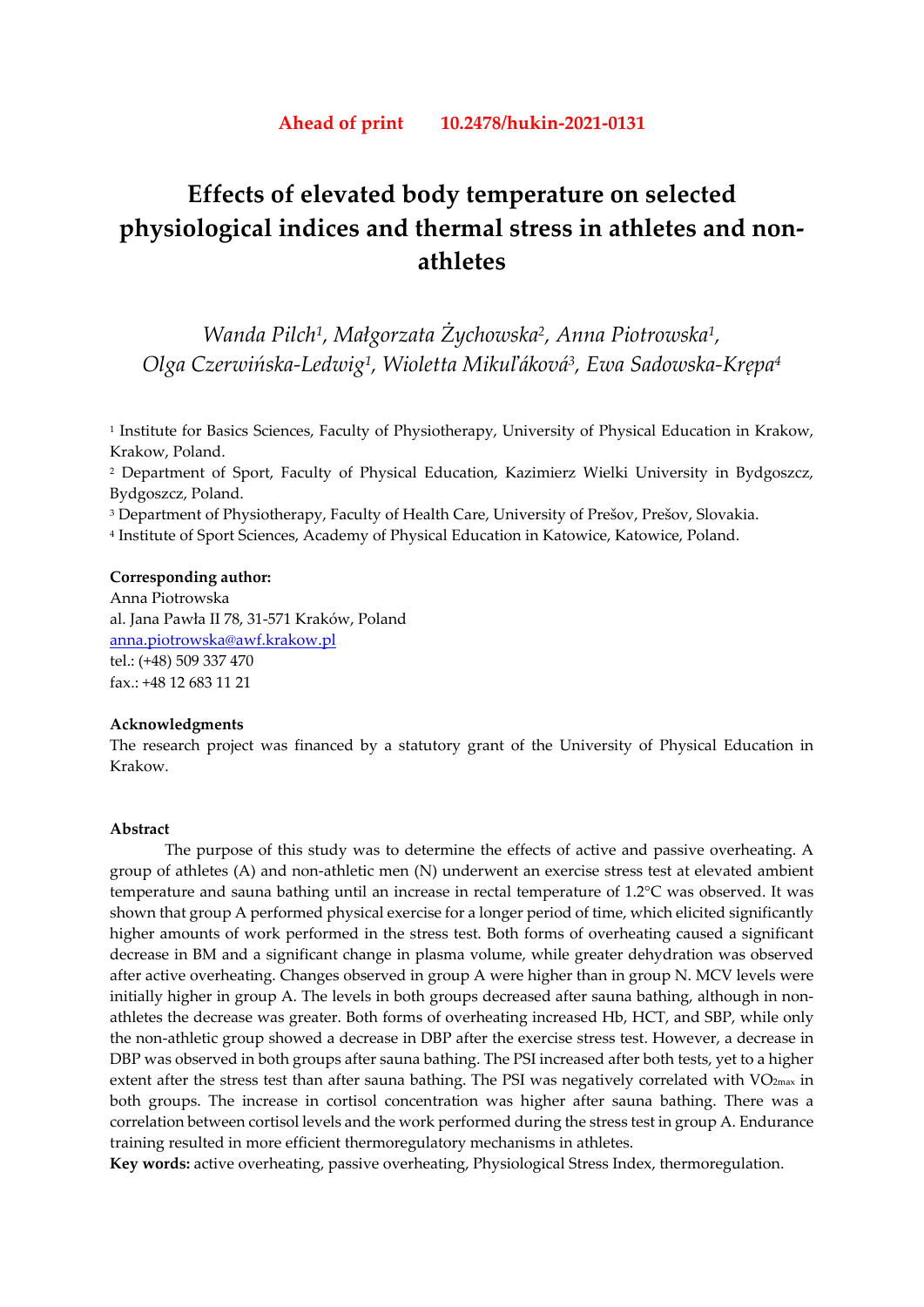#### **Introduction**

Exercising in a hot environment, during which endogenous and exogenous heat combine, results in the accelerated onset of systemic hyperthermia. Human exercise capacity at elevated ambient temperatures is significantly restricted. The reason behind the limitation is a rapid increase in internal temperature (Ely et al., 2010) and intense sweating (Judelson et al., 2007; Stearns et al., 2009) with subsequent disruption of electrolyte (Cheuvront et al., 2003) and hormonal balance of the body (Ftaiti et al., 2008). It has been shown that the rate of internal temperature rise is very rapid when high-intensity exercise is performed in an environment with elevated ambient temperature and high humidity (Neal et al., 2016; Żuchowicz et al., 1999).

Staying in a high-temperature environment such as a sauna results in a rapid increase in skin temperature and later, despite the most efficient mechanisms of thermoregulation, heat accumulation in the body. This is evidenced by the progressive increase in internal temperature (Biro et al., 2003). High temperature affects the cardiovascular system causing accelerated circulation, blood moving from the internal vessels to the skin and an accelerated heart rate. Stress on the cardiovascular system as a result of the thermal stress response is characterized by an increase in the heart rate and cardiac output.

 Evaporation of sweat from the skin surface is the main mechanism of removing excess heat from the body. During exercise, up to 80% of metabolic heat is eliminated via this route (Wilmore et al., 2008). Thermoregulatory sweat secretion occurs when the ambient temperature exceeds 28-32°C (Hannuksela and Ellahham, 2001). During exposure to high temperatures, about 60% of perspiration is evaporated while the remaining amount drips down without thermoregulatory significance. Skin blood flow and sweating in response to acute thermal stress can increase to as much as 7-8 l/min and 2-4 l/h, respectively, especially when the increase in body temperature results from a combination of passive overheating and physical activity (Pearson et al., 2011). Both the increase in cutaneous blood flow and the stimulation of sweat glands function show dependence on ambient temperature, skin temperature and internal body temperature (Hannuksela and Ellahham, 2001; Pearson et al., 2011).

Intense sweating causes a decrease in the body's water reserves leading to a decrease in plasma volume and consequently blood volume (Sawka et al., 1983). This, in turn, affects the functioning of the cardiovascular system of which efficiency (transport of heat from muscles to the skin surface) affects the effectiveness of thermoregulation, in addition to such indicators as the rate of sweat secretion, hydration of the body, blood volume, ion concentration in body fluids and the level of physical activity (Sawka et al., 1983; Watt et al., 2000). Stress from overheating leads to the release of ACTH and cortisol as well as increased breakdown of endogenous proteins.

The production of heat in the body associated with physical work as well as its penetration from the high-temperature environment into the body increases physiological stress. Moran et al. (1998) developed an index allowing immediate assessment of overall physiological stress on a 0-10 scale, called the Physiological Stress Index (PSI), based on measurements of the heart rate and body temperature. Assessment of physiological stress is important for determining physiological endurance and protection against an excessive thermal stimulus of the body. The PSI reflects combined stress on the thermoregulatory and cardiovascular systems. PSI predictions are important in determining physiological endurance and protecting athletes from thermal stressors.

Kubica et al. (1996) have shown that the Polish population is characterized by high interindividual variability in the rate of the increase in body core temperature and the efficiency of thermoregulatory mechanisms, which determines the ability of the body to function in a hot environment. The interindividual variability in human exercise capacity and tolerance to high ambient temperature and humidity can therefore be measured by the time at which the lower limit of efficiency of thermoregulatory mechanisms is reached, i.e., a temperature rise of 1.2ºC (Kubica et al., 1996). Therefore, it was determined that the duration of exercise that participants had to perform in an environment of elevated temperature and high humidity and the duration of sauna bathing would last until their internal temperature increased by 1.2  $^{\circ}$ C (Tre + 1.2 $^{\circ}$ C).

Żychowska et al. (2017) have found that thermal stress induces the expression of genes encoding for heat shock proteins. Differences in mRNA levels for the studied HSP-70 and HSP-27 genes between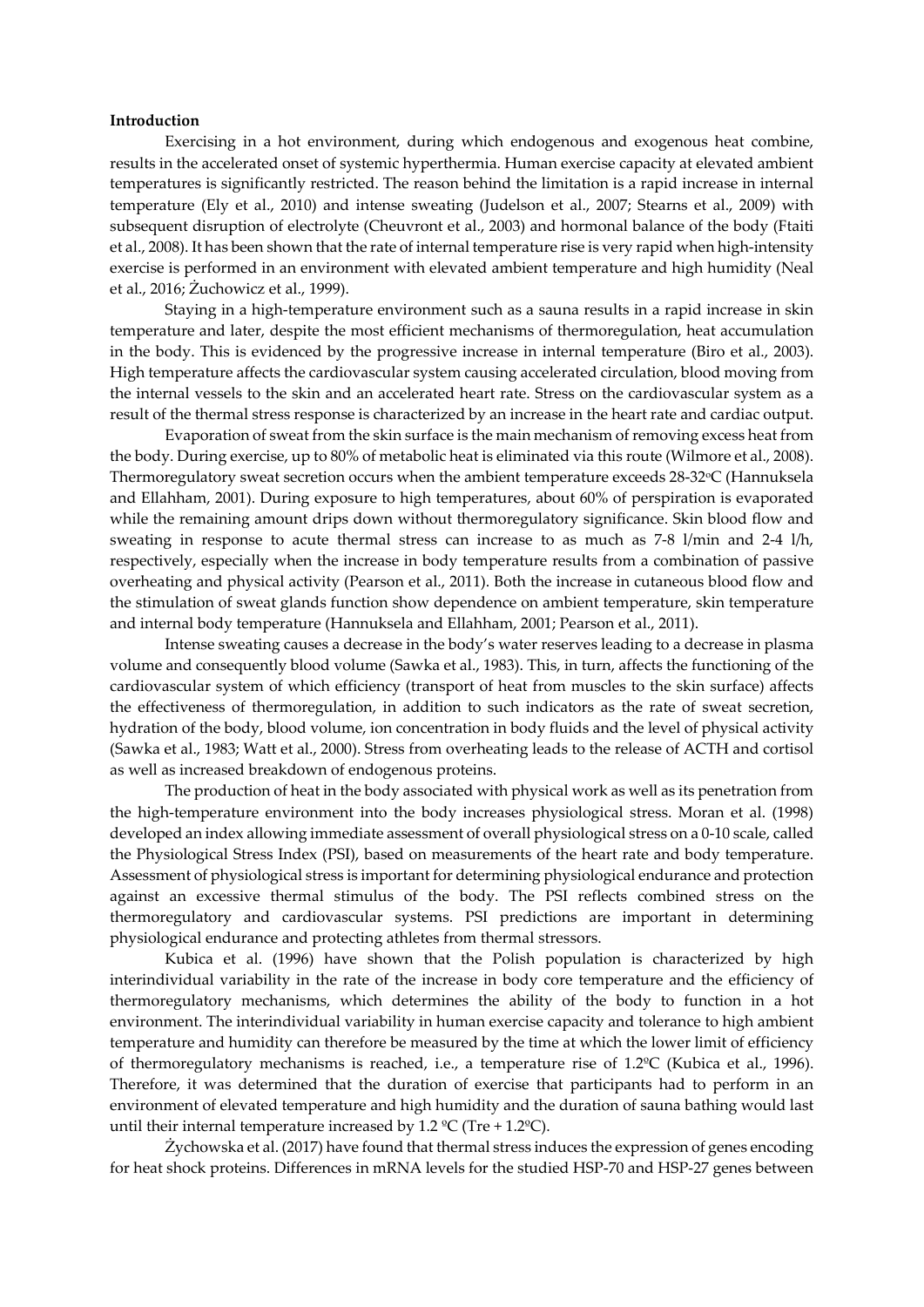athletes and non-athletic individuals were observed. In the non-athletic male group, expression of all the assessed genes was higher than in athletes in response to the same heat stimulus. Therefore, it was concluded that the expression of genes related to heat stress depended on the level of physical activity (Żychowska et al., 2017).

In this study, it was assumed that changes in the examined indices under the influence of physical effort and the sauna would be similar within athletes and non-athletes, due to the same thermal load (an increase of internal temperature by 1.2<sup>o</sup>C), because the response to stress depends on the intensity of the stress stimulus, not its type (Szołtysek et al., 2011). Furthermore, adaptation to stress acquired in prolonged physical training should translate into increased tolerance of exogenous heat, hence it was hypothesized that athletes would show better tolerance of internal temperature changes, evident in lower cortisol levels and less disturbance of homeostasis. Therefore, the aim of this study was to compare the effect of physical exercise at an elevated ambient temperature of  $33 \pm 1^{\circ}C$  and high humidity and passive overheating in a sauna on changes in selected hematological, physiological and biochemical indices illustrating the response of athletes and non-athletes men to exercise and thermal stress.

# **Methodology**

## **Participants**

From a group of 40 volunteers, a group of 10 non-athletic, non-smoking male students (group N) was selected. The selected men had similar levels of daily physical activity, participating twice a week for 1.5 hours in physical activities included in the study curriculum. A medical and physical examination was performed, during which resting blood pressure was measured and an ECG was recorded. Participants whose resting blood pressure was equal to or greater than 130/90 mmHg and who had an abnormal ECG were excluded from the study.

Next, maximal oxygen uptake  $(VO_{2\text{max}})$  was determined using a direct method by performing an exercise stress test on an ER 900 D - 72475 BIT 2 Jaeger cycloergometer (Friedberg, Germany). The initial warm-up load (2 min) was 60W, followed by a gradual increase of 30W every 2 min. Participants performed exercise until they were unable to maintain the imposed pedaling rhythm. During exercise, exhaled air was analyzed every 30 s (919E Medikro, Finland). VO<sub>2max</sub> indices were presented as relative values (ml/kg/min). After the selection was completed, those men who had an average level of aerobic capacity according to norms were selected for the study (Arena et al., 2007).

From a group of 20 long-distance runners, 10 athletes with similar aerobic capacity ( $VO_{2max}$  60.53  $\pm$  13.5 ml/kg/min) and training experience (5  $\pm$  1.2 years) were selected in a similar way as in group N. During the experiment, typical endurance training units were held an average of five times per week. During the time of recruitment into the study, athletes were in the post season and their last competition had taken place two months earlier.

Two weeks before and during the study participants did not consume stimulants such as alcohol or caffeine and did not take any vitamins or supplements.

In accordance with the requirements of the Declaration of Helsinki, study volunteers were informed about the purpose of the study, the methodology used, possible side effects, and the possibility of withdrawing from the study at any stage, without giving any reason. Participants provided written informed consent to participate in the study. The research project was approved by the Bioethics Committee for Clinical Research at the Regional Medical Chamber in Cracow – No. 202 KBL/OIL/2003.

## **Study design**

Prior to testing, loads at which participants would pedal in the thermoclimatic chamber were selected. Individual load selection consisted in participants performing two six-minute efforts on a cycloergometer at varying power levels between 120 and 170 W, during which VO2 and the heart rate were measured in the "steady state". When selecting the load, care was taken that during the first, lower-intensity exercise, the HR was not lower than 120 beats min<sup>-1</sup>, while during the second, higherintensity exercise, it did not exceed 170 beats min<sup>.1</sup>. When the physical load exceeded the delineated HR,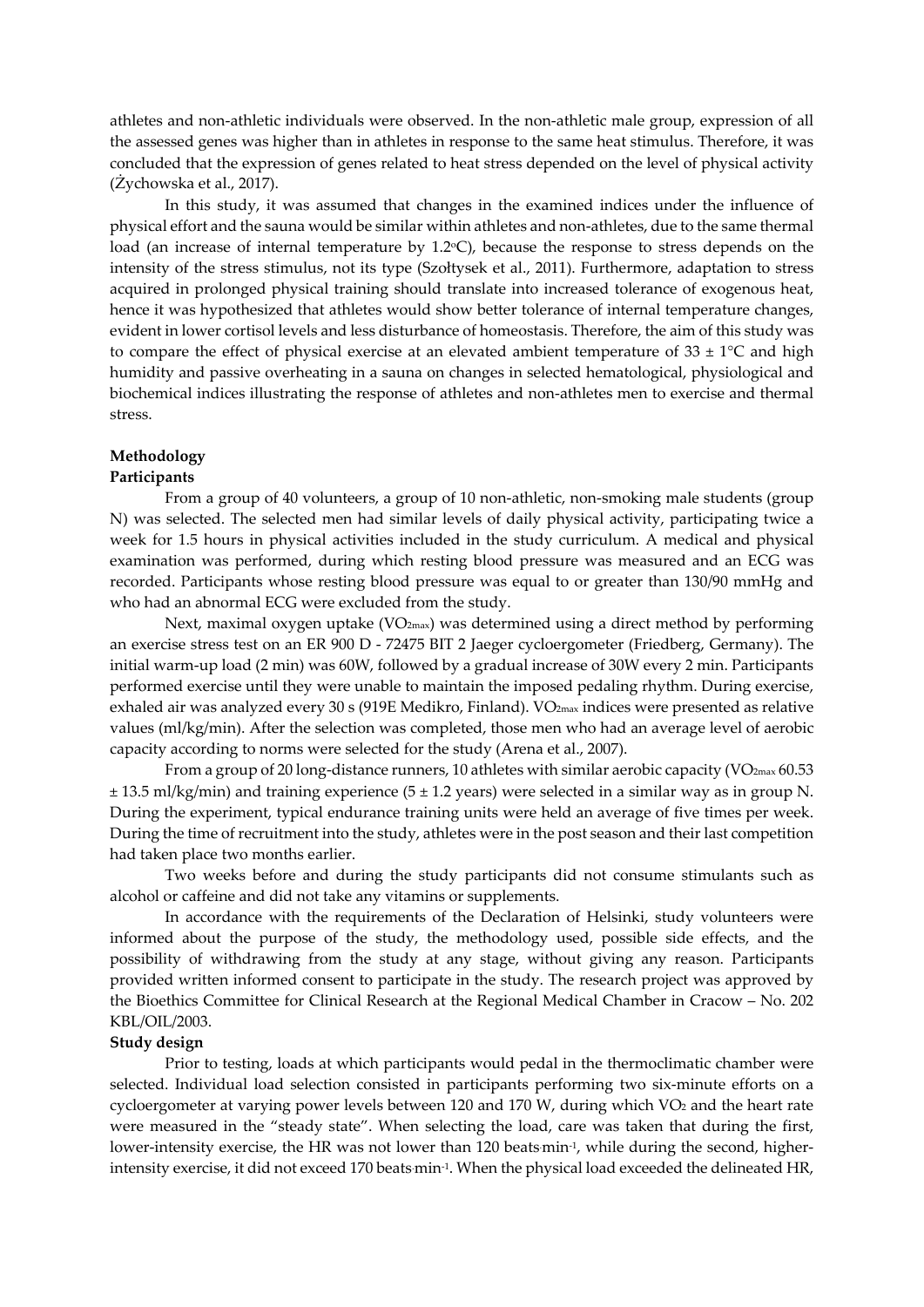a correction was made, and the test was repeated on the following day. The predicted maximal exercise load (MEL) determined from two pairs of relationships (VO2-power and HR-power) by the extrapolation technique was further verified by the Nilsen et al.'s test (1981). The confirmation of the reliability of the results obtained (MEL) was assumed to be the duration of 105% VO<sub>2max</sub> finishing effort, which should be within a narrow range from 4 to 8 minutes. All results outside the acceptable range resulted in the repetition of the test few days after the load was modified.

The program consisted of two sets of studies and involved long-distance runners (group A,  $n =$ 10) and non-athletic individuals (group  $N$ ,  $n = 10$ ).

The first sets of tests (active overheating, AO) consisted of participants performing an exercise stress test to assess the efficiency of exercise-induced thermoregulatory mechanisms (Kubica et al., 1996). This test consisted of pedaling on a cycloergometer with an individually determined load (53  $\pm$ 2% VO<sub>2max</sub>). The exercise was performed in a thermoclimatic chamber at 33  $\pm$  1°C and 70% relative humidity until the rectal temperature was raised by 1.2°C. Participants wore shorts and athletic shoes during the exercise protocol.

The second intervention (passive overheating, PO) was performed after a one-month break. It consisted of passive heating of the body of tested participants in a Finnish sauna in which the temperature at the level of the face was  $96 \pm 2$ °C and relative humidity was  $16 \pm 5$ %. Participants stayed in the hot cabin in a semi-reclined sitting position for 15 min, followed by 2 min of cooling in a 20°C shower. These steps (15 min heating and 2 min cooling) were repeated until Tre of participants increased by 1.2°C from baseline. Participants were nude while sauna bathing.

During the first and second sets of the study, physiological indices were measured, and blood was drawn for biochemical analyses.

## **Evaluation of physiological indicators**

Resting SBP, DBP, and resting heart rate were measured after 30 min of rest in a sitting position on a cycloergometer in a thermoclimatic chamber before exercise, after exercise, and before and after sauna bathing. Body mass was determined before and after exercise. Participants were weighed naked with accuracy of 1g (Sartorius type F 1505 - DZA; Germany). The heart rate at five-minute intervals throughout the study was recorded using a heart rate monitor type P-3000 from Polar Elektro (Finland). Rectal temperature was monitored every 5 min using a CTD85M type electrothermometer (Ellab, Radiometer, Denmark) with accuracy of 0.1 °C.

#### **Evaluation of hematological and biochemical indicators**

Before and 3 min after both sets of tests, blood (15 ml) was drawn from the antecubital vein in the sitting position to BD Vauctainer tubes (New Jersey, USA). Hematological indices such as hematocrit (HCT), hemoglobin concentration (Hb) and mean corpuscular volume (MCV) were determined in blood collected on EDTA using a Sysmex XE 2100 (Kobe, Japan). Plasma samples were analyzed for total protein by the biuret method with Hitachi 917 Modular P (Tokio, Japan). Serum cortisol was measured by electrochemiluminescence with Modular E from Roche (Basel, Switzerland) (sensitivity  $2\mu g l^{-1}$ , intraassay variability CV: 2.6%, inter-assay variability CV: 6.7%).

 The calculation of change in plasma volume ΔPV was made from the changes in total protein concentration determined before and after both sets of tests using the formula (Harrison et al., 1982):

#### $\Delta \text{PV}$ =-100 · [(P<sub>f</sub>-P<sub>b</sub>)/(P<sub>f</sub>)]

where:  $Pr_{\text{f}}$  - final protein determined after the test,  $Pr_{\text{i}}$  - initial protein determined before the test.

Cortisol concentrations measured after exercise and after the sauna were corrected after accounting for the change in plasma volume (Woźniak-Grygiel et al., 2007). The formula, according to Kraemer and Brown, was used to calculate the adjusted values (Kraemer and Brown, 1986).

## $L_c = (\% \Delta PV * 0.01 * L_f) + L_f$

where:  $L_c$  – corrected level,  $L_f$  – level after the test

The Physiological Strain Index (PSI) was calculated from changes in rectal temperature and the heart rate according to the equation of Moran et al. (1998):

PSI = 5(Tre*t* - Tre*0*)·(39.5 - Tre*0*)-1 + 5(HR*t* - HR*0*)·(180 - HR*0*)-1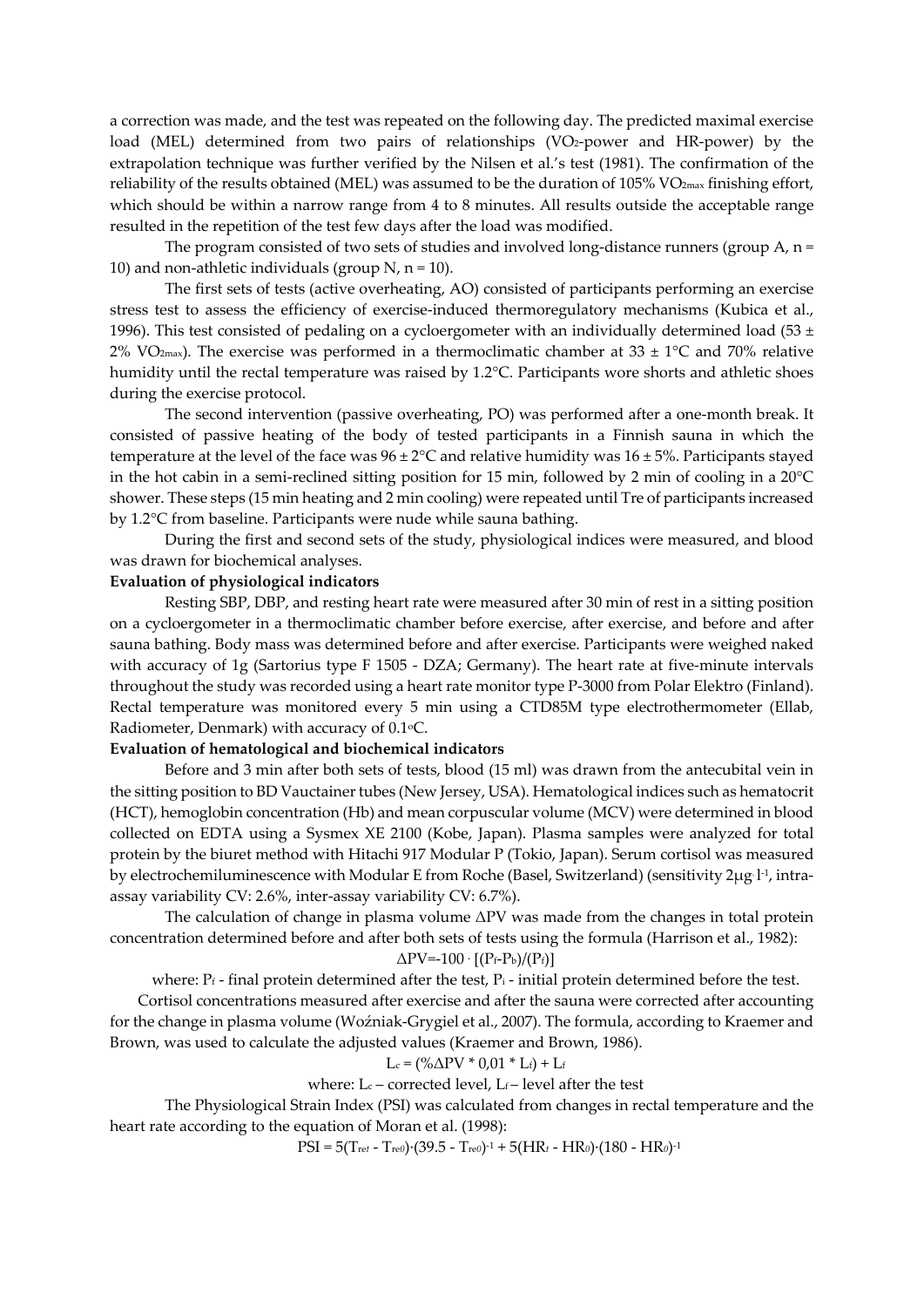where: Tre – rectal temperature, HR – heart rate, Tre*t* and HR*t* – simultaneous measurements taken at any time (*t*) during the exposure and  $T_{\text{re0}}$  and  $HR_0$  – the initial measurements. **Statistical analyses** 

Results are presented as arithmetic means  $\pm$  standard deviation (X  $\pm$  SD). The consistency of the distribution of the variables with the normal distribution was checked using the Shapiro-Wilk test. If the distribution did not meet the assumptions, nonparametric tests were used to test for differences in means. The Wilcoxon's test and the Mann-Whitney U test were used to determine statistical significance between dependent and independent samples, respectively, with  $p < 0.05$  established as statistically significant difference between the means. Spearman's coefficients were calculated to assess the correlation between the indicators. All statistical analyses were performed with use of Statistica 13 software (StatSoft, USA).

#### **Results**

The general characteristics of participants are given in Table 1. Participants in group A showed a significantly lower body fat percentage and significantly higher performance levels. Participants completed two sets of tests (exercise test and sauna bathing). The duration of the exercise test, bathing time during which rectal temperature rose by 1.2˚C and the amount of work performed during exercise at elevated ambient temperature by participants of both groups are shown in Table 1.

The mean sauna bathing time in which all participants achieved a 1.2°C increase in internal temperature was similar in groups A and N. The mean exercise time was significantly longer in group A and their mean work was significantly greater than in group N. Rectal temperature before the start of both sets of tests as well as after the exercise test and after the sauna in groups N and A was the same

Changes in BM after the exercise test and after the sauna bathing are shown in Table 2. There was a statistically significant loss of body mass in men in both study groups. Greater mass loss expressed as a percentage of baseline mass occurred in group A both after performing the Kubica test (AO) and after PO. Significantly lower reductions in the athletes' body mass were indicated after PO than after the AO.

The exercise test showed significantly greater dehydration as evidenced by a greater loss of plasma volume in athletes compared to non-athletes. Similarly, PO resulted in significantly greater plasma loss in group A compared to group N.

MCV in athletes before both sets of studies was significantly higher than in non-athletes. PO caused a significantly greater reduction in MCV in group N than in group A. After the exercise test and after the sauna, there was a significant increase in Hb and HCT in men from both study groups (Table 2).

SBP of groups A and N increased significantly after exercise at elevated temperature and after the sauna. DBP of athletes did not change after the exercise in the chamber. Significantly lower diastolic blood pressure was observed in men after the exercise test. Sauna bathing resulted in a significantly greater decrease in DPB in non-athletes compared to group A. Diastolic blood pressure after exogenous heat hyperthermia significantly decreased in both groups. The HR increased in athletes and non-athletes after performing work at elevated ambient temperature. This response was significantly greater in group A after the Kubica test than after sauna bathing. Similarly, in non-athletes, exercise produced significantly greater HR gains than sauna bathing. During exercise at elevated ambient temperature, significantly greater increases in the HR were observed in athletes who performed relatively more work than non-athletes (Table 2).

PSI values during the performance of the Kubica test were significantly higher in athletes than in non-athletes. In both groups, PSI values after sauna bathing were significantly lower than after the exercise test (Table 3). The PSI was negatively and significantly correlated (r = -0.41; *p <* 0.05) with VO2max in both athletes and non-athletes.

The increase in cortisol concentration in both study groups was significantly higher after sauna bathing. Correlation of the analyzed indices showed a significant positive relationship between the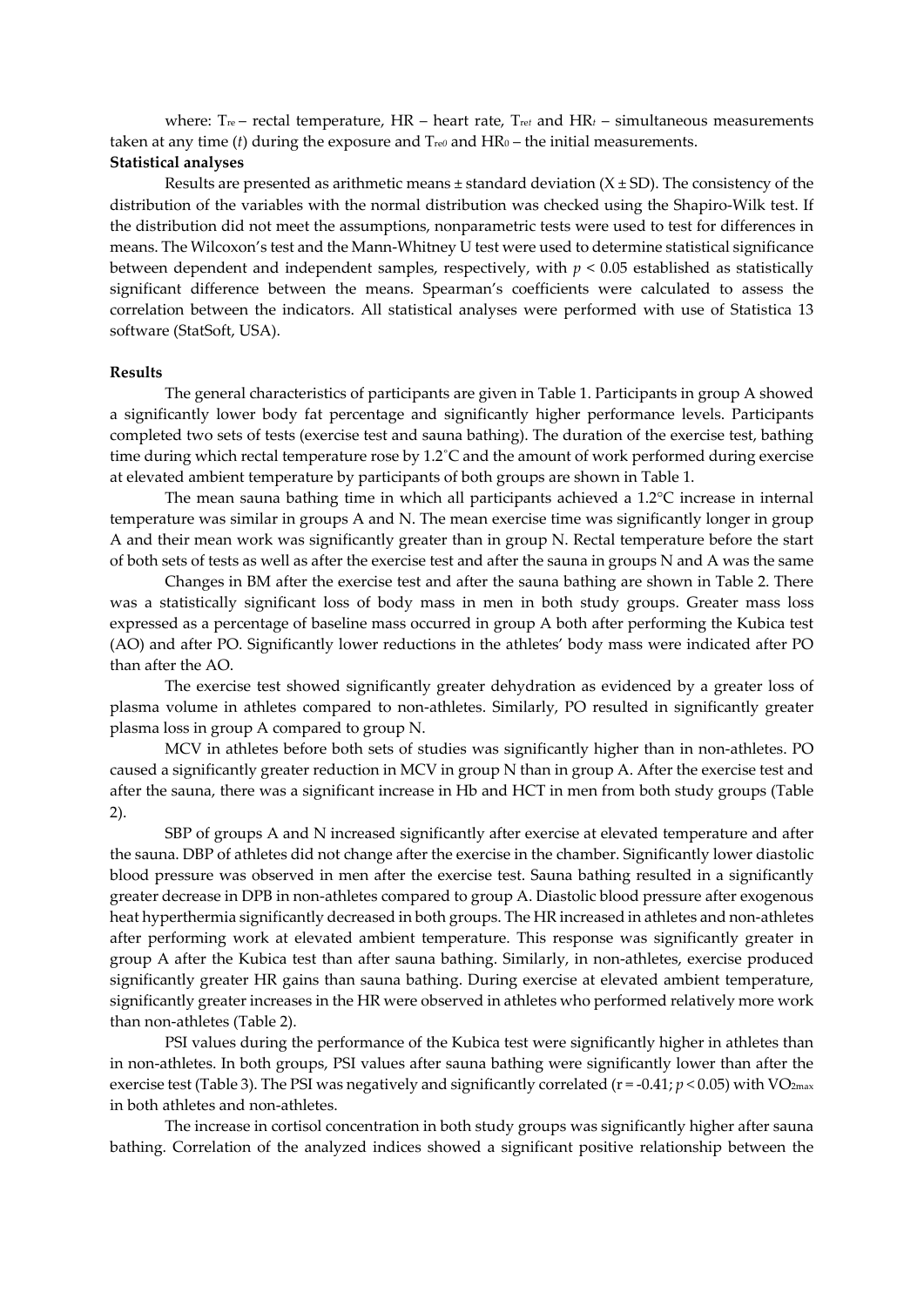increase in cortisol concentration and the work performed during the exercise test by athletes ( $r = 0.72$ ; *p <* 0.05) (Table 2).

## **Discussion**

This study is the first one to compare the response of athletes and non-athletes to exercise in high ambient temperature and high humidity as well as Finnish sauna treatment. Despite the same increase in internal temperature (1.2°C), which was the assumption of the present study, sauna bathing time was similar in both study groups. Exercise duration in group A was longer than in participants who did not train on a daily basis; therefore, the work performed by athletes during this exercise was also significantly greater than that performed by non-athletes, which is the evidence of more efficient functioning of the thermoregulatory mechanisms of athletes.

Thus, it was confirmed that endurance training (5 years on average) of athletes improved their thermoregulatory mechanisms. This effect of training was also confirmed by other authors (Periard et al., 2015; Tikuisis et al., 2002).

Under the conditions of high temperature which prevails in the sauna, loss of heat with sweat is the most effective way to transfer heat by the body because other ways of heat exchange between the body and the environment (conduction, convection, radiation) cause heat transfer to the body, increasing its internal temperature. During routine sauna bathing, the average amount of water lost from the body with sweat is about 400-600 g (Pilch et al., 2014).

The magnitude of dehydration after both exercise and the sauna in the present study is reflected by the loss of body mass and the decrease in plasma volume observed in men from both groups, which is significantly higher in both sets of studies in group A.

Sweating efficiency depends on the ambient conditions under which the two tests were performed, namely ambient temperature and air vapor saturation (Cheuvront et al., 2003). The conditions in the thermoclimatic chamber where the exercise stress test was conducted, including high 70% humidity were not conducive to sweating.

The greater mass loss, and thus dehydration, observed in athletes may be related to their higher body water percentage and lower body fat levels. As reported by others, endurance training has a positive effect not only on better cardiovascular function by lowering the heart rate, but also on increasing the intensity of sweat secretion (Cheuvront et al., 2003), which caused more significant dehydration in the training group after both sets of tests.

A greater loss of body mass after both sets of the study was accompanied by a greater loss of plasma volume in athletes compared to individuals who did not train, which indicates better adaptation to harsh environmental conditions and exercise, as well as more efficient elimination of heat by the body of athletes.

Pokora et al. (2005) found differences in the distribution of body fluids depending on the type of the thermal load applied. According to those authors, exogenous thermal stress such as sauna bathing causes greater loss of water from the extracellular space, and only then from the intracellular space. In contrast, the endogenous load increases the contribution of cellular fluid to the total volume of water lost during exercise (Pokora et al., 2005).

In the present study, exercise and exogenous heat-induced dehydration not only led to a violation of extracellular water reserves (ΔPV) but also contributed to a decrease in intracellular water reserves, as reflected by a decrease in MCV (Table 2). A greater disruption of cellular water resources expressed by a 1.1% reduction in MCV occurred in athletes. In contrast, MCV decreased by 0.84% in non-athletes. Pre-exercise MCV was significantly higher in athletes than non-athletes, demonstrating the effect of long-term training on the ability to accumulate body water.

Under thermal stress, the acceleration of the heart rate is primarily the result of activation of the sympathetic nervous system and the action of norepinephrine released in greater amounts, as well as the result of increased internal body temperature (Luurila, 1992). A typical Finnish sauna bath causes the heart rate to accelerate to 100-160 beats min<sup>-1</sup> (Luurila, 1992). In the present experiment, a greater increase in the heart rate after sauna bathing was observed in non-athletes compared to athletes. Lower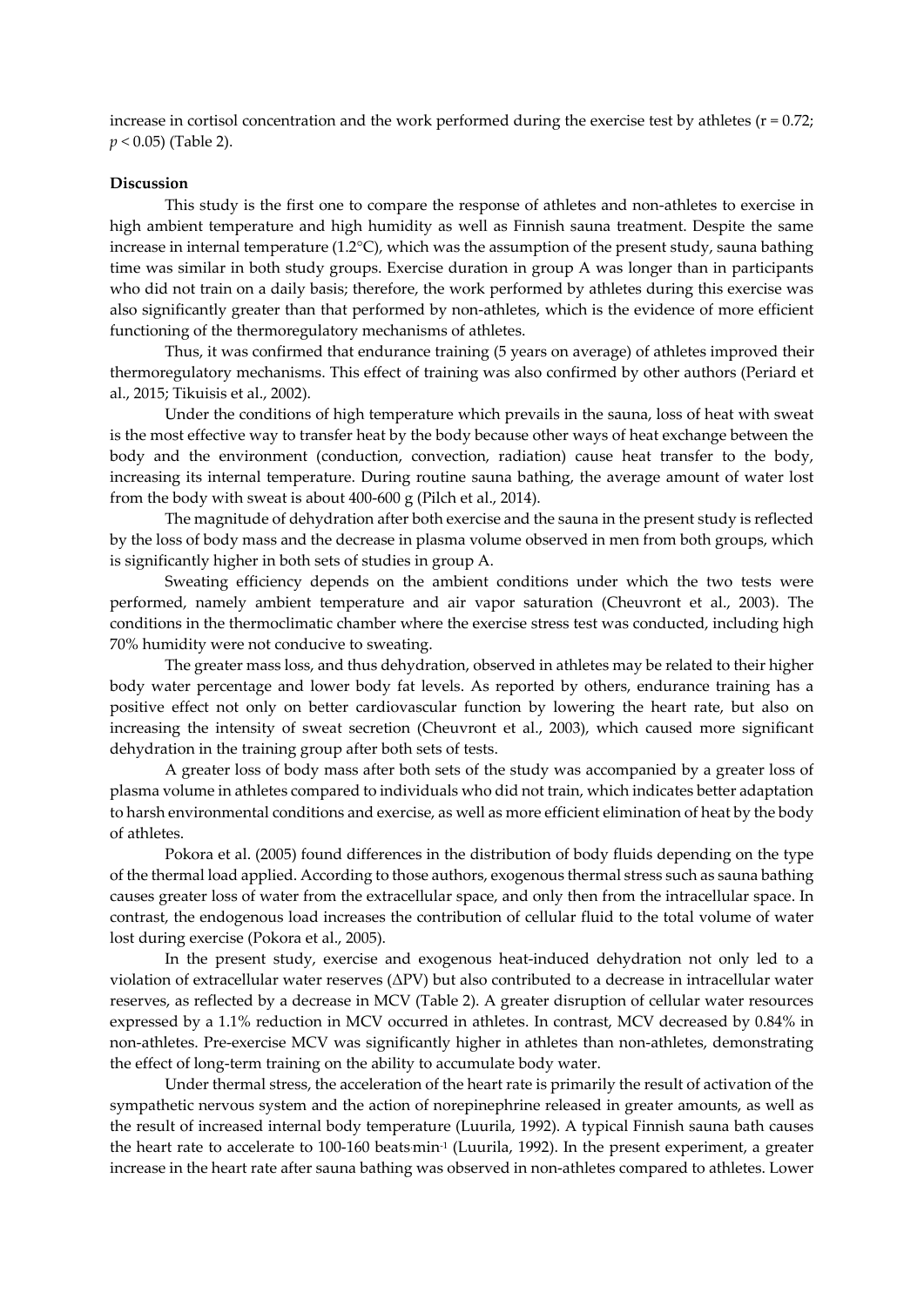initial heart rates and smaller heart rate increments during sauna bathing in athletes were due to the activation of their cardiovascular system during chronic adaptation to training performed systematically over a 5-year period.

Physical exertion at elevated ambient temperature engages the cardiovascular system to a higher extent than passive overheating alone, which is observed by a progressive increase in the heart rate and a decrease in cardiac stroke volume (Wilmore et al., 2008). In the present study, a higher increase in the heart rate was observed in athletes than in non-athletes after exercise at elevated ambient temperature. This relationship is due to the fact that the work performed by athletes during the exercise test to achieve a 1.2°C increase in internal temperature was significantly higher than that of non-athletes and placed a greater strain on their cardiovascular system.

Overheating in the sauna in men from both groups caused a significant increase in SBP and DBP. Similarly, the increase in SBP under hyperthermia has been described by many authors (Kihara et al., 2002; Umehara et al., 2008).

In the present two sets of studies, the same 1.2°C increase in rectal temperature was set as a standard. In this case, the PSI was determined by changes in the heart rate due to exercise and sauna bathing. Higher PSI values that were positively correlated with VO<sub>2max</sub> occurred in athletes who performed more work during exercise in a thermoclimatic chamber than in non-athletes under the same conditions. Similar observations were made by Pokora and Zebrowska (2016) who calculated the PSI in endurance runners, soccer players, and non-athletic individuals after standard exercise performed at a neutral temperature. The PSI in the two groups of athletes did not differ from that of non-athletes (Pokora and Zebrowska, 2016).

Other studies have shown that higher VO<sub>2max</sub> values do not affect final body temperature during moderate exercise in a thermoneutral environment (Fritzsche and Coyle, 2000). However, higher VO2max may influence the final body temperature rise in trained athletes during intense exercise in the heat (Mora-Rodriguez et al., 2010).

In our study, the PSI of both athletes and non-athletes was significantly higher after exercise in a thermoclimatic chamber than after the sauna. Calculation of PSI values during dry and wet sauna bathing was performed by Pilch et al. (2014). From their study, PSI values after a dry sauna in young men were similar to those in the present study, but differed from the PSI calculated after a wet sauna, where humidity was 60.5%. In the present study, exercise was performed at  $30^{\circ}$ C and  $70\%$  humidity which could also affect PSI values.

Changes in cortisol levels were observed both post-exercise, due to pre-exercise stress, factors not related to exercise and an increase in internal body temperature (Wright et al., 2012). Cortisol increases significantly after both the exercise in a hot environment (Janikowska et al., 2020; McMorris et al., 2006; Willmott et al., 2020; Wright et al., 2012) and sauna bathing (Pilch et al., 2013).

Intensity and duration of exercise are determinants of physical stress and the adrenal cortex response. It is assumed that physical exercise performed at an intensity equivalent to 70% of maximum oxygen uptake and lasting no less than 30 min, leads to an increase in blood cortisol levels, although this cannot be considered a rule (Anderson et al., 2016). Prolonged exercise and elevated ambient temperature cause a significant increase in the body's internal temperature, increasing the risk of overheating and glucocorticoid adrenal cortical function (Cross et al., 1996; Laing et al., 2008).

In the present study, a positive correlation between the increase in cortisol concentration and the work performed during the exercise test by athletes was observed, which confirms that the greater the load, the greater the cortisol output, what indicates a stronger stimulation of the adrenal cortex in athletes compared to non-athletes (Minetto et al., 2005; Paridon et al., 2017). The increment of this hormone was significantly higher after sauna bathing than after exercise in both study groups, proving that sauna bathing is a greater stress on the endocrine system than exercise in a hot environment for both athletes and non-athletes.

Greater changes in the expression of genes related to the cellular stress response in athletes subjected to passive overheating in a sauna compared to moderate-intensity exercise were noted by Żychowska (2017).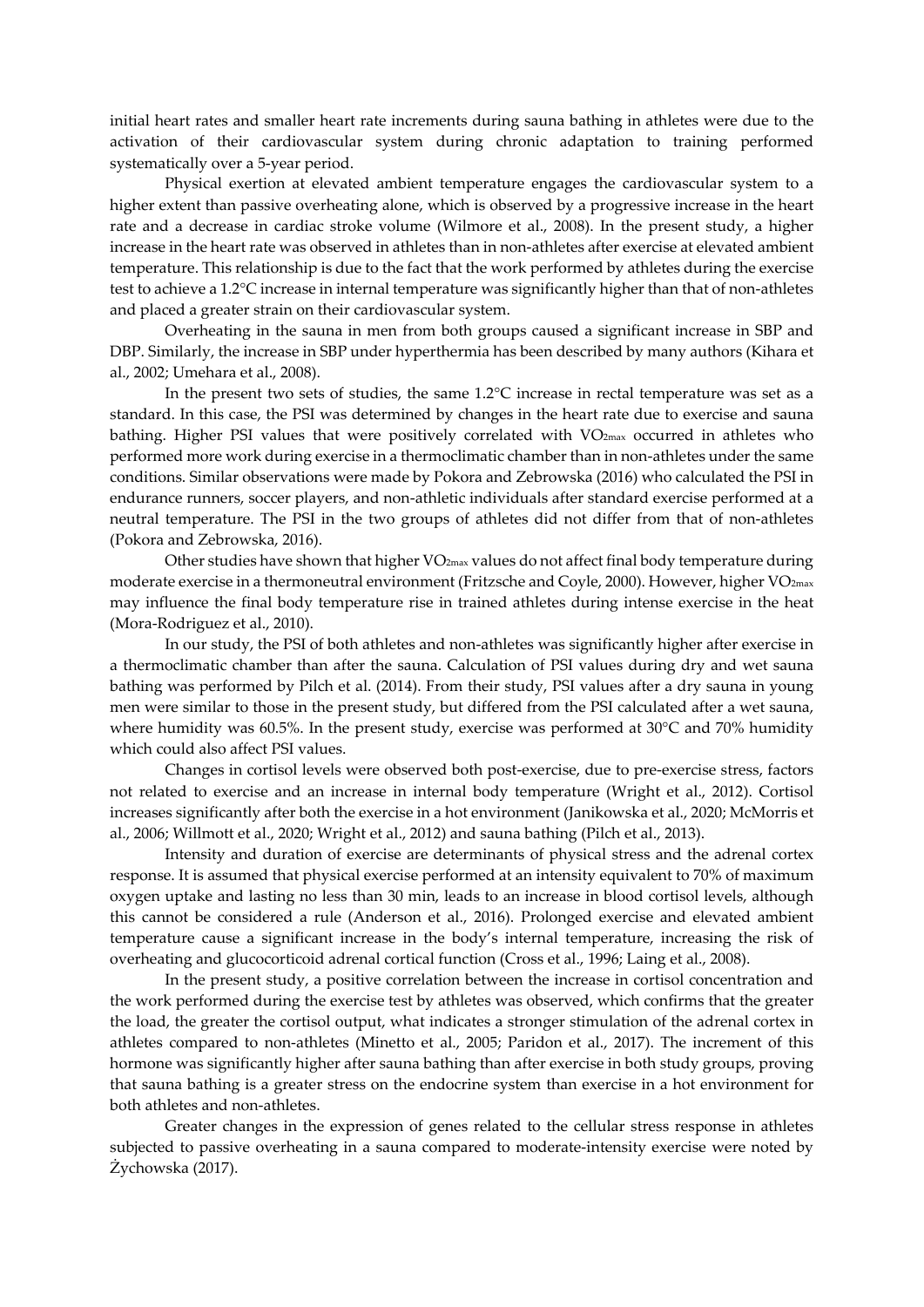#### **Conclusions**

Long-term endurance training influenced athletes' thermoregulatory mechanisms to function more efficiently, enabling them to perform more physical work at elevated ambient temperature. Adaptive changes in athletes' bodies, acquired during prolonged physical training, did not translate into the differentiation between trained and untrained individuals in terms of exposure to the sauna. Therefore, it should be considered that the greater stress response from the endocrine system of athletes regarding passive overheating may be related to the gradual increase in heat production during physical work compared to its rapid effect from an exogenous source. This would indicate the importance of the intensity of the stimulus in the stress response of the body. The results obtained indicate the importance of not only the intensity of the stimulus, but also its intensity distribution over time in the body's stress response. As such, sauna bathing should not be recommended for athletes on the same day as physical training, not only because of the high dehydration of the body after both exercise and the sauna, but also because of the increased stress response.

#### **Study limitations**

The primary limitation of the study is that it shows the effects of passive and active overheating in men only. Thermoregulatory processes differ in both sexes, therefore, the results of the present study should apply only to men. The same is true for the age of our participants and body composition. The observations were conducted in a relatively age-homogeneous sample, and the body composition of participants was also relatively convergent. These two variables can also significantly affect the quality of thermoregulatory processes; hence, the presented findings should be considered as applicable to young, healthy men with normal body composition. The two treatments affecting the body were performed within a one-month interval. It was assumed that this is the time necessary for complete recovery of the studied variables to baseline and it does not constitute a study limitation for the present observations.

#### **References**

- Anderson, T., Lane, A. R., & Hackney, A. C. (2016). Cortisol and testosterone dynamics following exhaustive endurance exercise. *European Journal of Applied Physiology*, *116*(8), 81503–81509. https://doi.org/10.1007/s00421-016-3406-y
- Arena, R., Myers, J., Williams, M., Gulati, M., Kligfield, P., Balady, G., Collins, E., & Fletcher, G. (2007). Assessment of functional capacity in clinical and research settings: A scientific statement from the American Heart Association committee on exercise, rehabilitation, and prevention of the council on clinical cardiology and the council on cardiovascular nursing. *Circulation*, *116*(3), 329– 343. https://doi.org/10.1161/CIRCULATIONAHA.106.184461
- Biro, S., Masuda, A., Kihara, T., & Tei, C. (2003). Clinical Implications of Thermal Therapy in Lifestyle-Related Diseases. *Experimental Biology and Medicine*, *228*(10), 1245–1249. https://doi.org/10.1177/153537020322801023
- Cheuvront, S., Carter, R., & Sawka, M. (2003). Fluid Balance and Endurance Exercise Performance. *Current Sports Medicine Reports*, *2*(4), 202–208. https://doi.org/10.1249/00149619-200308000-00006
- Cross, M., Radomski, M., Vanhelder, W., Rhind, S., & Shephard, R. (1996). Endurance exercise with and without a thermal clamp: Effects on leukocytes and leukocyte subsets. *Journal of Applied Physiology*, *81*(2), 822–829. https://doi.org/10.1152/jappl.1996.81.2.822
- Ely, B., Cheuvront, S., Kenefick, R., & Sawka, M. (2010). Aerobic performance is degraded, despite modest hyperthermia, in hot environments. *Medicine and Science in Sports and Exercise*, *42*(1), 135– 141. https://doi.org/10.1249/MSS.0b013e3181adb9fb
- Fellmann, N. (1992). Hormonal and Plasma Volume Alterations Following Endurance Exercise: A Brief Review. *Sports Medicine: An International Journal of Applied Medicine and Science in Sport and Exercise*, *13*(1), 37–49. https://doi.org/10.2165/00007256-199213010-00004
- Fritzsche, R., & Coyle, E. (2000). Cutaneous blood flow during exercise is higher in endurance-trained humans. *Journal of Applied Physiology*, *88*(2), 738–744. https://doi.org/10.1152/jappl.2000.88.2.738
- Ftaiti, F., Jemni, M., Kacem, A., Zaouali, M. A., Tabka, Z., Zbidi, A., & Grélot, L. (2008). Effect of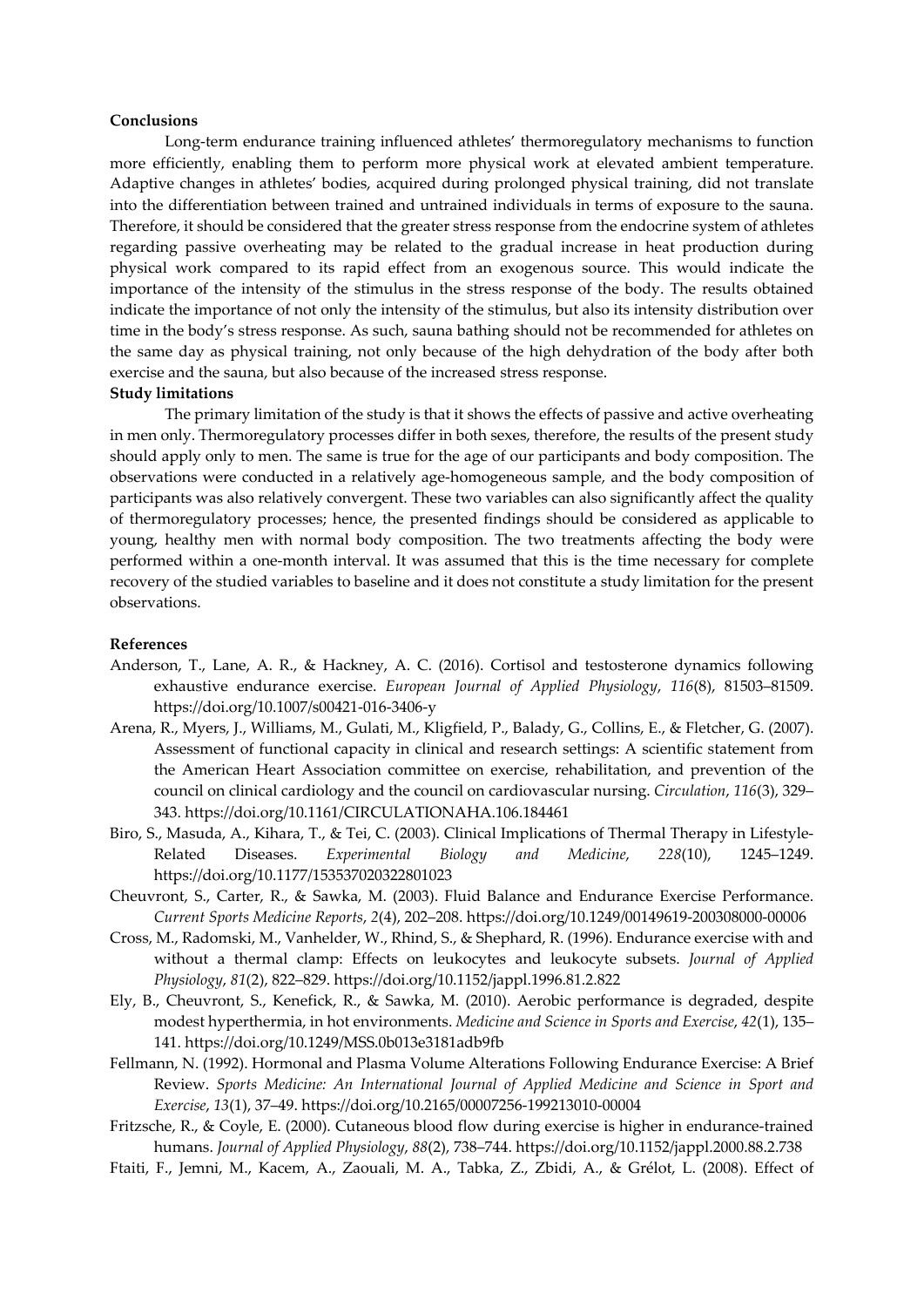hyperthermia and physical activity on circulating growth hormone. *Applied Physiology, Nutrition and Metabolism*, *33*(5), 880–887. https://doi.org/10.1139/H08-073

- Hannuksela, M., & Ellahham, S. (2001). Benefits and risks of sauna bathing. *The American Journal of Medicine*, *110*(2), 118–126.
- Harrison, M., Graveney, M., & Cochrane, L. (1982). Some sources of error in the calculation of relative change in plasma volume. *European Journal of Applied Physiology and Occupational Physiology*, *50*(1), 13–21. https://doi.org/10.1007/BF00952240
- Iyoho, A. E., Ng, L. J., & Macfadden, L. (2017). Modeling of gender differences in thermoregulation. *Military Medicine*, *182*, 295–303. https://doi.org/10.7205/MILMED-D-16-00213
- Janikowska, G., Kochańska-Dziurowicz, A., Pokora, I., & Zebrowska, A. (2020). Circulating Inflammatory Biomarkers and Endocrine Responses to Exercise in Female Soccer Players. *Journal of Human Kinetics*, *73*(1), 73–82. https://doi.org/10.2478/hukin-2020-0005
- Judelson, D., Maresh, C., Anderson, J., Armstrong, L., Casa, D., Kraemer, W., & Volek, J. (2007). Hydration and muscular performance: Does fluid balance affect strength, power and highintensity endurance? *Sports Medicine*, *37*(10), 907–921. https://doi.org/10.2165/00007256- 200737100-00006
- Kihara, T., Biro, S., Imamura, M., Yoshifuku, S., Takasaki, K., Ikeda, Y., Otuji, Y., Minagoe, S., Toyama, Y., & Tei, C. (2002). Repeated sauna treatment improves vascular endothelial and cardiac function in patients with chronic heart failure. *Journal of the American College of Cardiology*, *39*(5), 754–759. https://doi.org/10.1016/S0735-1097(01)01824-1
- Kraemer, R., & Brown, B. (1986). Alterations in plasma-volume-corrected blood components of marathon runners and concomitant relationship to performance. *European Journal of Applied Physiology and Occupational Physiology*, *55*(6), 579–584. https://doi.org/10.1007/BF00423200
- Kubica, R., Wilk, B., Stokłosa, J., & Żuchowicz, A. (1985). An attempt of a comparable evaluation of the efficiency of thermoregulatory mechanisms during long-term physical work. *Scientific Conference of the University of Physical Education in Krakow. Post-conference materials*.
- Laing, S., Jackson, A., Walters, R., Lloyd-Jones, E., Whitham, M., Maassen, N., & Walsh, N. (2008). Human blood neutrophil responses to prolonged exercise with and without a thermal clamp. *Journal of Applied Physiology*, *104*(1), 20–26. https://doi.org/10.1152/japplphysiol.00792.2007
- Luurila, O. (1992). The sauna and the heart. *Journal of Internal Medicine*, *231*(4), 319–320. https://doi.org/10.1111/j.1365-2796.1992.tb00938.x
- McMorris, T., Swain, J., Smith, M., Corbett, J., Delves, S., Sale, C., Harris, R. C., & Potter, J. (2006). Heat stress, plasma concentrations of adrenaline, noradrenaline, 5-hydroxytryptamine and cortisol, mood state and cognitive performance. *International Journal of Psychophysiology*, *61*(2), 204–215. https://doi.org/10.1016/j.ijpsycho.2005.10.002
- Minetto, M., Terzolo, M., Ventura, M., Ganzit, G. P., Borrione, P., Termine, A., & Angeli, A. (2005). *Effects of High-Intensity Isokinetic Exercise on Salivary Cortisol in Athletes with Different Training Schedules: Relationships to Serum Cortisol and Lactate*. 747–755. https://doi.org/10.1055/s-2004-830449
- Mora-Rodriguez, R., Coso, J. Del, Hamouti, N., Estevez, E., & Ortega, J. F. (2010). Aerobically trained individuals have greater increases in rectal temperature than untrained ones during exercise in the heat at similar relative intensities. *European Journal of Applied Physiology*, *109*(5), 973–981. https://doi.org/10.1007/s00421-010-1436-4
- Moran, D., Shitzer, A., & Pandolf, K. (1998). A physiological strain index to evaluate heat stress. *American Journal of Physiology - Regulatory Integrative and Comparative Physiology*, *275*(1 44-1). https://doi.org/10.1152/ajpregu.1998.275.1.r129
- Nielsen, B., Kubica, R., Bonnesen, A., Rasmussen, I., Stokłosa, J., & Wilk, B. (1981). Physical work capacity after dehydration and hyperthermia. *Scandinavian Journal of Medicine & Science in Sports*, *3*(1), 2–10.
- Paridon, K. N., Timmis, M. A., Nevison, C. M., & Bristow, M. (2017). *The anticipatory stress response to sport competition ; a systematic review with meta-analysis of cortisol reactivity*. 1–11. https://doi.org/10.1136/bmjsem-2017-000261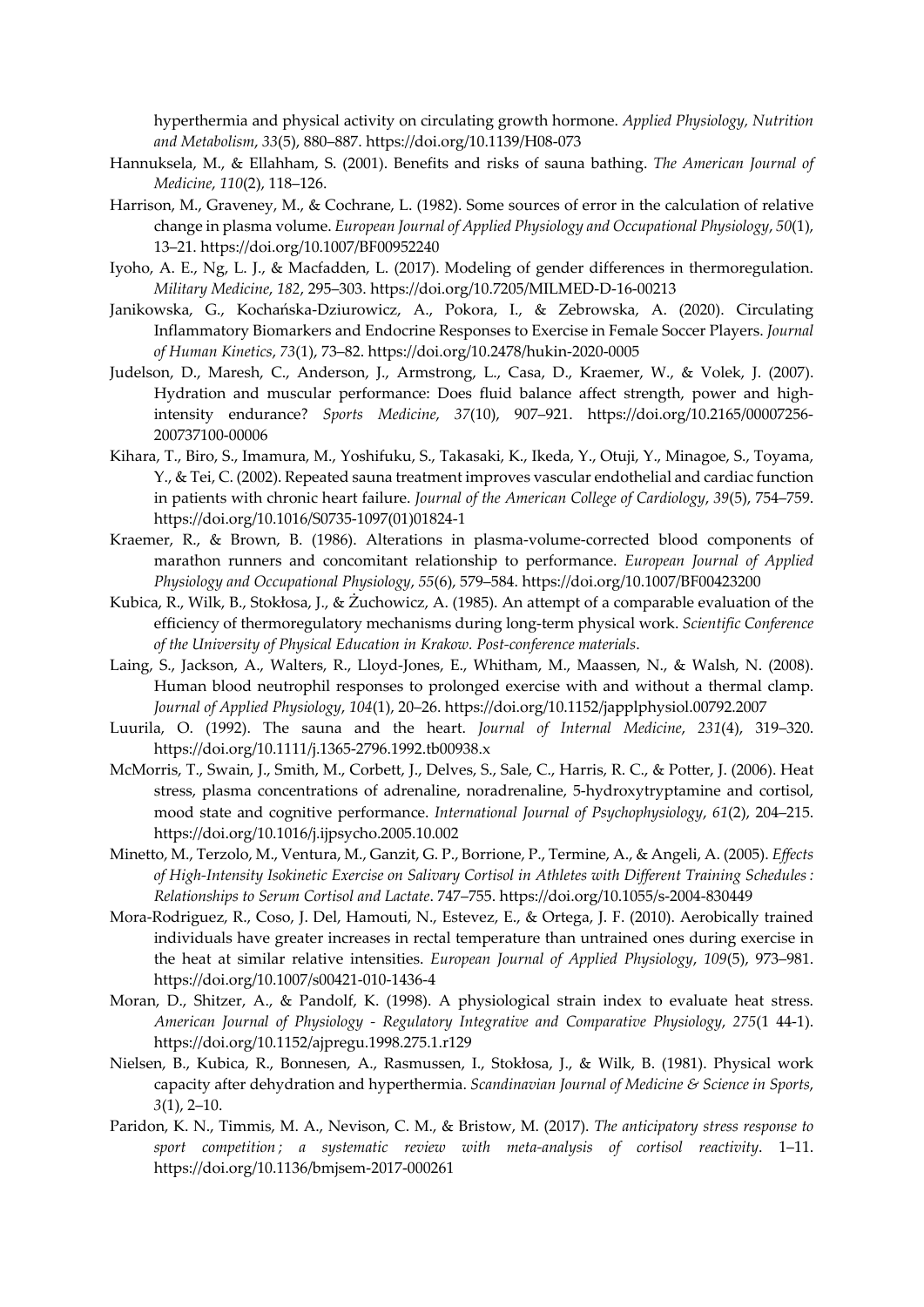- Pearson, J., Low, D., Stöhr, E., Kalsi, K., Ali, L., Barker, H., & González-Alonso, J. (2011). Hemodynamic responses to heat stress in the resting and exercising human leg: Insight into the effect of temperature on skeletal muscle blood flow. *American Journal of Physiology - Regulatory Integrative and Comparative Physiology*, *300*(3). https://doi.org/10.1152/ajpregu.00662.2010
- Périard, J., Racinais, S., & Sawka, M. (2015). Adaptations and mechanisms of human heat acclimation: Applications for competitive athletes and sports. *Scandinavian Journal of Medicine and Science in Sports*, *25*(S1), 20–38. https://doi.org/10.1111/sms.12408
- Pilch, W., Szygula, Z., Palka, T., Pilch, P., Cison, T., Wiecha, S., & Tota, L. (2014). Comparison of physiological reactions and physiological strain in healthy men under heat stress in dry and steam heat saunas. *Biology of Sport*, *31*(2), 145–149. https://doi.org/10.5604/20831862.1099045
- Pilch, W., Szygula, Z., & Torii, M. (2007). Effect of the sauna-induced thermal stimuli of various intensity on the thermal and hormonal metabolism in women. *Biology of Sport*, *24*(4), 357–373.
- Pilch, W., Pokora, I., Szyguła, Z., Palłka, T., Pilch, P., Cisoń, T., Malik, L., & Wiecha, S. (2013). Effect of a single finnish sauna session on white blood cell profile and cortisol levels in athletes and nonathletes. *Journal of Human Kinetics*, *39*(1), 127–135. https://doi.org/10.2478/hukin-2013-0075
- Pokora, I., Kwaśna, K., & Poprzęcki, S. (2005). Recovery of water resources after exercise in thermally dehydrated men. *Postępy Medycyny Lotniczej*, *11*, 133–139.
- Pokora, I., Wolowski, L., & Wyderka, P. (2019). The effect of a single dose of the Thermo Speed Extreme (Olimp) thermogenic supplement on circulatory functions and body temperatures at rest in male and female subjects. *Baltic Journal of Health and Physical Activity*, *11*(2), 11–25. https://doi.org/10.29359/bjhpa.11.2.02
- Pokora, I., & Zebrowska, A. (2016). Application of a physiological strain index in evaluating responses to exercise stress - A comparison between endurance and high intensity intermittent trained athletes. *Journal of Human Kinetics*, *50*(1), 103–114. https://doi.org/10.1515/hukin-2015-0142
- Sawka, M., Hubbard, R., Francesconi, R., & Horstman, D. (1983). Effects of Acute Plasma Volume Expansion on Altering Exercise-Heat Performance. *European Journal of Applied Physiology*, *51*, 303– 312. https://doi.org/10.5005/jp/books/12678\_10
- Sawka, M., & Montain, S. (2000). Fluid and electrolyte supplementation for exercise heat stress. *American Journal of Clinical Nutrition*, *72*(2 SUPPL.), 564–572. https://doi.org/10.1093/ajcn/72.2.564s
- Stearns, R., Casa, D., Lopez, R., Ganio, B., Mcdermott, M., Decher, N., Scruggs, I., West, A., Armstrong, L., & Maresh, C. (2009). Influence of hydration status on pacing during trail running in the heat. *Journal of Strength and Conditioning Research*, *23*(9), 2533–2541.
- Szołtysek, K., Janus, P., & Widlak, P. (2011). The NF-kappa B-dependent cellular signaling pathway and its interfeerence with p53 and HSF1-deependent pathways. *Postepy Biologii Komorki*, *38*(1), 159– 175.
- Tikuisis, P., McLellan, T., & Selkirk, G. (2002). Perceptual versus physiological heat strain during exercise-heat stress. *Medicine and Science in Sports and Exercise*, *34*(9), 1454–1461. https://doi.org/10.1097/00005768-200209000-00009
- Tyka, A., Pałka, T., Tyka, A., Cisoń, T., & Szyguła, Z. (2009). *The influence of ambient temperature on power at anaerobic threshold determined based on blood lactate concentration and myoelectric signals*. *22*(1), 1– 6. https://doi.org/10.2478/v10001-009-0005-8
- Umehara, M., Yamaguchi, A., Itakura, S., Suenaga, M., Sakaki, Y., Nakashiki, K., Miyata, M., & Tei, C. (2008). Repeated Waon therapy improves pulmonary hypertension during exercise in patients with severe chronic obstructive pulmonary disease. *Journal of Cardiology*, *51*(2), 106–113. https://doi.org/10.1016/j.jjcc.2008.01.004
- Watt, M., Garnham, A., Febbraio, M., & Hargreaves, M. (2000). Effect of acute plasma volume expansion on thermoregulation and exercise performance in the heat. *Medicine and Science in Sports and Exercise*, *32*(5), 958–962. https://doi.org/10.1097/00005768-200005000-00013
- Willmott, A., Hayes, M., James, C., Gibson, O., & Maxwell, N. (2020). Heat acclimation attenuates the increased sensations of fatigue reported during acute exercise-heat stress. *Temperature*, *7*(2), 178– 190. https://doi.org/10.1080/23328940.2019.1664370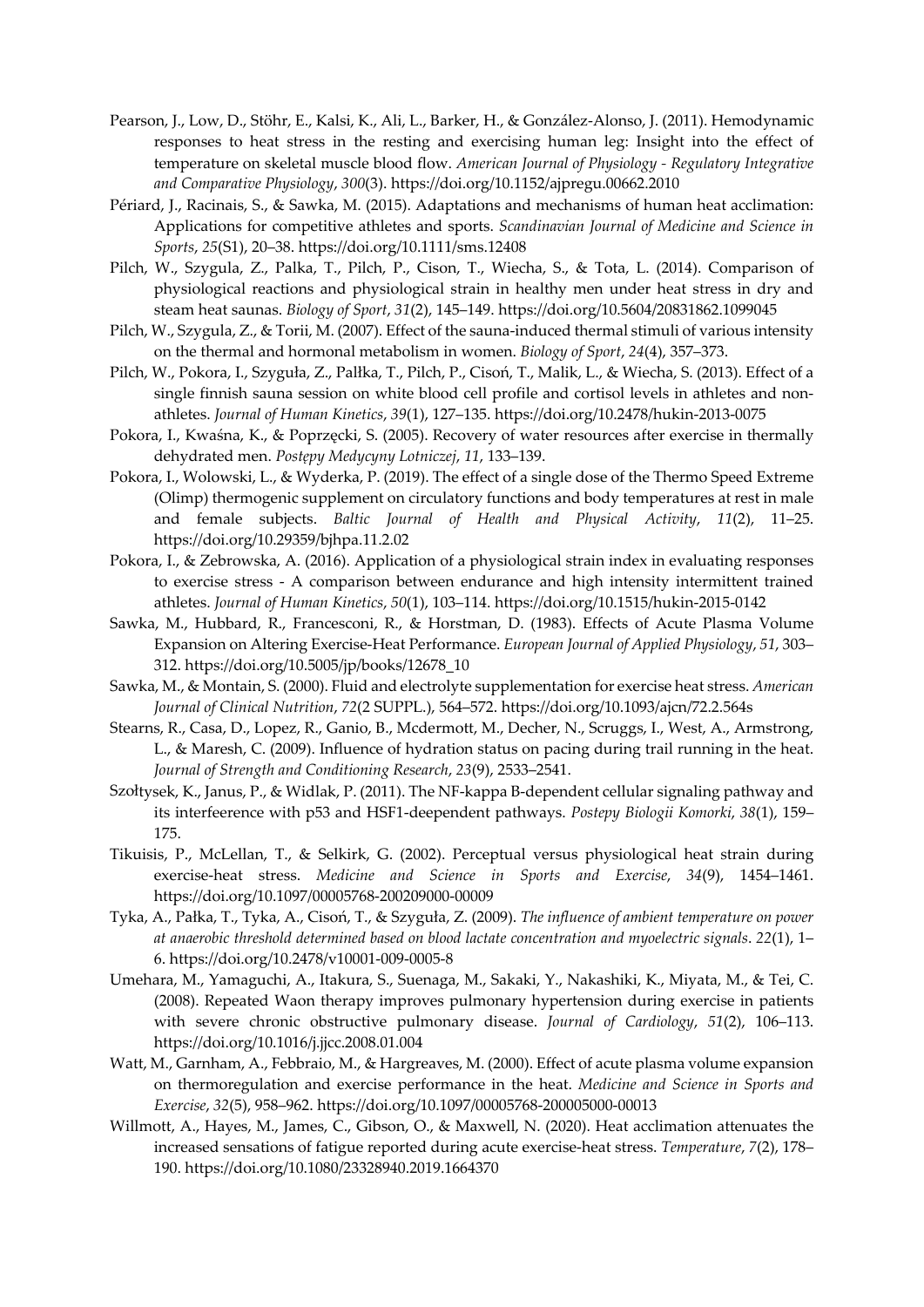- Wilmore, J., Costill, D., & Kenney, L. (2008). *Physiology of Sport and Exercise* (4th Editio). Human Kinetics Publishers.
- Woźniak-Grygiel, E., Kochańska-Dziurowicz, A., & Stanjek-Cichoracka, A. (2007). Is it necessary to correct athletes' hormones concentrations for plasma volume changes? *Medicina SportivaSportiva*, *11*(Suppl.4), S17–S21.
- Wright, H., McLellan, T., Stapleton, J., Hardcastle, S., & Kenny, G. (2012). Cortisol and interleukin-6 responses during intermittent exercise in two different hot environments with equivalent WBGT. *Journal of Occupational and Environmental Hygiene*, *9*(4), 269–279. https://doi.org/10.1080/15459624.2012.666467
- Żuchowicz, A., Kubica, R., & Tyka, A. (1999). Exercise thermoregulation after physical training in warm and temperate environments. *Journal of Human Kinetics*, *1*, 1999.
- Żychowska, M. (2017). Changes in expression of selected cellular stress response genes after passive body overheating in sauna and moderate exercise in judo athletes and untrained people. *Archives of Budo*, *13*(June), 71–78.
- Żychowska, M., Półrola, P., Chruściński, G., Zielińska, J., & Góral-Półrola, J. (2017). Effects of sauna bathing on stress-related genes expression in athletes and non-athletes. *Annals of Agricultural and Environmental Medicine*, *24*(1), 104–107. https://doi.org/10.5604/12321966.1233977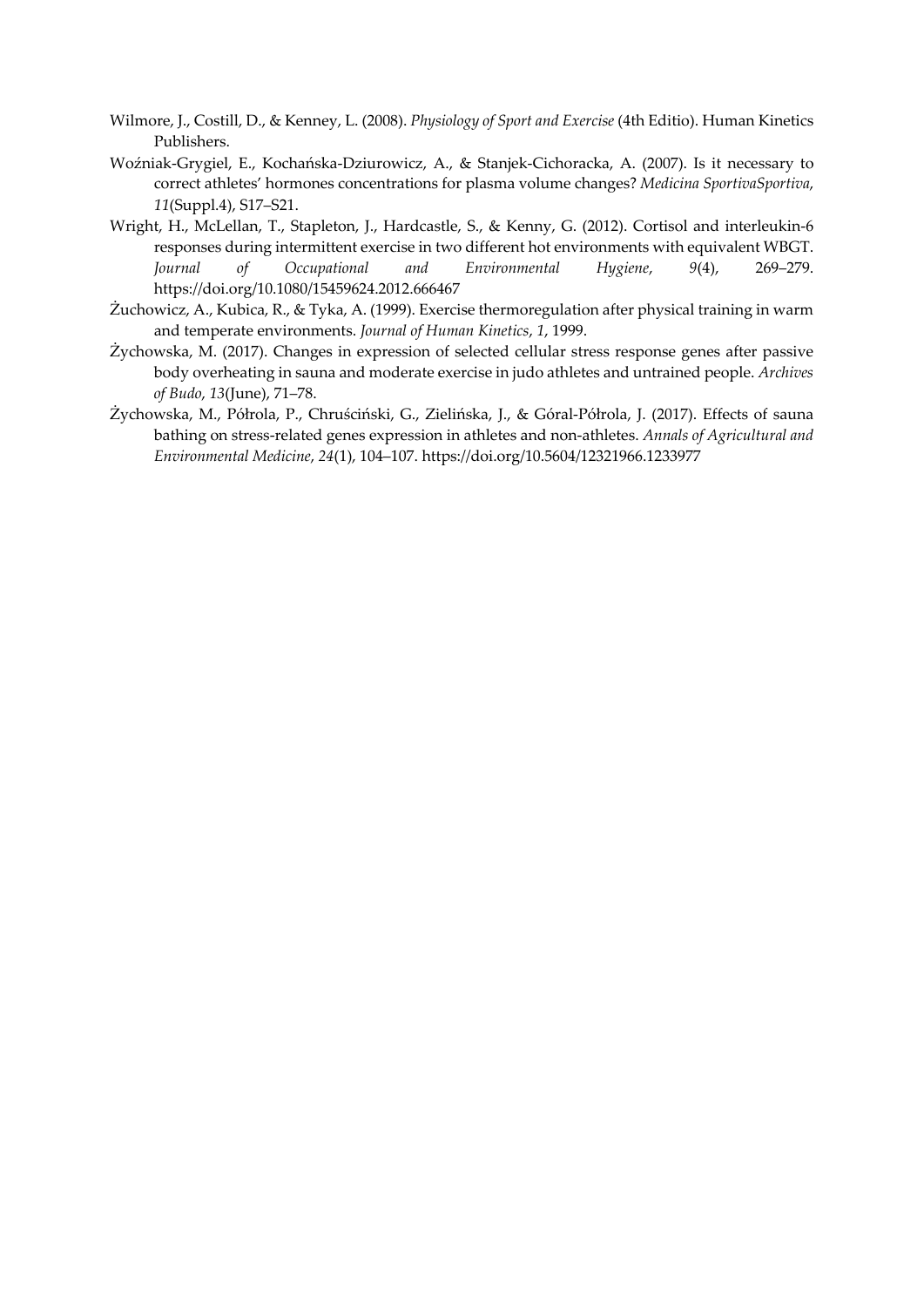# **Table 1**

*General characteristics of athletes (A) and non-athletes (N) and the average duration of the exercise test and* 

| sauna bath time            |                           |                        |  |  |  |  |
|----------------------------|---------------------------|------------------------|--|--|--|--|
|                            | Athletes $/A$ n=10        | Non-athletes $/N/n=10$ |  |  |  |  |
|                            | $\pm$ SD<br>$\mathcal{X}$ |                        |  |  |  |  |
| Age (years)                | $21.60 \pm 0.52$          | $21.70 \pm 0.48$       |  |  |  |  |
| Body Height (cm)           | $179.00 \pm 7.00$         | $176.40 \pm 5.44$      |  |  |  |  |
| Body Mass (kg)             | $67.70 \pm 5.19$ #        | $73.43 \pm 6.98$       |  |  |  |  |
| $BMI$ (kg/m <sup>2</sup> ) | $21.16 \pm 1.16$          | $23.55 \pm 1.92$       |  |  |  |  |
| Fat Content (%)            | $7.06 \pm 1.54$ #         | $1022 + 223$           |  |  |  |  |
| Exercise stress test (min) | $30.7 \pm 8.94$           | $25.1 \pm 9.1$         |  |  |  |  |
| Total work (kJ)            | $268.7 \pm 13.3$ #        | $166.9 \pm 51.2$       |  |  |  |  |
| Sauna bath (min)           | $30.6 \pm 9.4$            | $33.8 \pm 9.3$         |  |  |  |  |

*# group A vs. group N (p < 0.05)* 

## **Table 2**

*Changes in body mass, hematological and physiological indicators and selected biochemical markers after performing the Kubica test (active overheating) and after bathing in the sauna (passive overheating) by athletes*  $(4)$  and you athletes  $(5)$ *(A) and non-athletes (N)* 

|                           |                                                  |                    | (A) ana non-athietes (IV) |                    |                            |                      |  |  |  |
|---------------------------|--------------------------------------------------|--------------------|---------------------------|--------------------|----------------------------|----------------------|--|--|--|
|                           |                                                  | Active overheating |                           |                    | <b>Passive overheating</b> |                      |  |  |  |
|                           | $(A)$ n=10                                       |                    |                           |                    |                            |                      |  |  |  |
|                           | <b>Before</b>                                    | After              | $\Delta$                  | <b>Before</b>      | After                      | $\Delta$             |  |  |  |
| BM<br>(kg)                | $67.78 \pm 5.35$                                 | $66.98 \pm 5.36*$  | $(-)0.8 \pm 0.16$         | $68.22 \pm 5.46$   | $67.27\pm5.44^*$           | $(-)0.95 \pm 0.28$ # |  |  |  |
| <b>MCV</b><br>(f1)        | $90.95 \pm 2.53#$                                | $89.99 \pm 2.38^*$ | $(-)0.96 \pm 0.77$        | $89.43 \pm 3.21$ # | $88.26 \pm 3.18^*$         | $(-)1.17 \pm 0.27$   |  |  |  |
| Hb<br>$(g \, dl^{-1})$    | $15.44 \pm 0.78$                                 | $16.33 \pm 0.76*$  | $0.89 \pm 0.38$           | $15.12 \pm 0.68$   | $16.34 \pm 0.61*$          | $1.25 \pm 0.33$      |  |  |  |
| Hct<br>$(l·l-1)$          | $46.8 \pm 1.97$                                  | $48.88 \pm 2.43^*$ | $2.04 \pm 1.55$           | $45.70 \pm 2.53$   | $48.52 \pm 2.54^*$         | $2.82 \pm 0.78$      |  |  |  |
| <b>SBP</b><br>(mmHg)      | $123.0 \pm 4.8$                                  | $138.5 \pm 10.5^*$ | $15.5 \pm 10.1$           | $114.5\pm6.4\#$    | $117.5 \pm 9.7$            | $3.0 \pm 11.8$       |  |  |  |
| $DBP$ (mmHg)              | $77.5 \pm 4.2$                                   | $73.5 \pm 14.5$    | $(-)4.0 \pm 16.3$         | $70.5 \pm 7.2$ #   | $64.5 \pm 9.8^*$           | $(-)6.0 \pm 7.5$     |  |  |  |
| <b>HR</b><br>(bpm)        | $81.4 \pm 10.6$                                  | $180.7 \pm 9.0^*$  | $99.3 \pm 10.9$           | $69.1 \pm 12.6$ #  | $122.8 \pm 18.9*$          | $53.7 \pm 14.7$ &    |  |  |  |
| Cortisol<br>$(ng·ml-1)$   | $12.13 \pm 2.59$                                 | $15.43 \pm 4.44*$  | $3.3 \pm 4.19$            | $10.99 \pm 2.02$   | $15.45 \pm 3.32*$          | $4.46 \pm 4.51$ &    |  |  |  |
|                           | <b>Active overheating</b><br>Passive overheating |                    |                           |                    |                            |                      |  |  |  |
|                           |                                                  |                    |                           | $(N)$ n=10         |                            |                      |  |  |  |
|                           | <b>Before</b>                                    | After              | $\Delta$                  | <b>Before</b>      | After                      | $\Delta$             |  |  |  |
| <b>BM</b><br>(kg)         | $72.51 \pm 8.56$                                 | $71.99 \pm 8.46*$  | $(-)0.52 \pm 0.15$        | $72.99 \pm 9.34$   | $72.44 \pm 9.3^*$          | $(-)0.55 \pm 0.40$   |  |  |  |
| <b>MCV</b><br>(f1)        | $88.27 \pm 2.16$                                 | $87.53 \pm 2.42^*$ | $(-)0.74 \pm 0.44$        | $88.47 \pm 2.94$   | $87.26 \pm 2.87*$          | $(-)1.21 \pm 0.44$ & |  |  |  |
| Hb<br>$(g \cdot dl^{-1})$ | $15.26 \pm 2.30$                                 | $15.91 \pm 0.84*$  | $0.65 \pm 0.40$           | $15.18 \pm 0.66$   | $16.03 \pm 0.71*$          | $0.85 \pm 0.52$      |  |  |  |
| Hct<br>(l·l·1)            | $46.26 \pm 1.97$                                 | $47.95 \pm 2.34*$  | $1.62 \pm 1.44$           | $45.54 \pm 2.00$   | $47.87 \pm 2.27$ *         | $2.33 \pm 1.08$      |  |  |  |
| <b>SBP</b><br>(mmHg)      | $125.0 \pm 7.8$                                  | $140.0 \pm 12.4*$  | $15.00 \pm 16.9$          | $123.0 \pm 7.8$    | $126.0 \pm 10.7$           | $3.0 \pm 10.0$       |  |  |  |
| DBP (mmHg)                | $81.5 \pm 8.8$                                   | $72.0 \pm 13.1*$   | $(-)9.5 \pm 7.6$          | $78.5 \pm 5.8$     | $62.0 \pm 8.8^*$           | $(-)16.5 \pm 5.2$ #  |  |  |  |
| HR<br>(bpm)               | $88.9 \pm 8.3$                                   | $167.2 \pm 13.8^*$ | $78.3 \pm 13.8$           | $81.8 \pm 13.6$    | $131.5 \pm 25.6^*$         | $49.7 \pm 22.8$ &    |  |  |  |
| Cortisol<br>$(ng·ml-1)$   | $14.17 \pm 5.91$                                 | $16.61 \pm 7.15$   | $2.44 \pm 4.44$           | $13.11 \pm 6.77$   | $18.70 \pm 4.03*$          | $5.59 \pm 5.89$ &    |  |  |  |

*BM – Body Mass, MCV – Mean Corpuscular Volume, Hb – Hemoglobin, Hct – Hematocrit,* 

*SBP – Systolic Blood Pressure, DBP – Diastolic Blood Pressure, HR– Heart Rate* 

*\* before vs. after (p < 0.05); # group A vs. group N (p < 0.05);* 

*& active overheating vs. passive overheating (p < 0.05)*